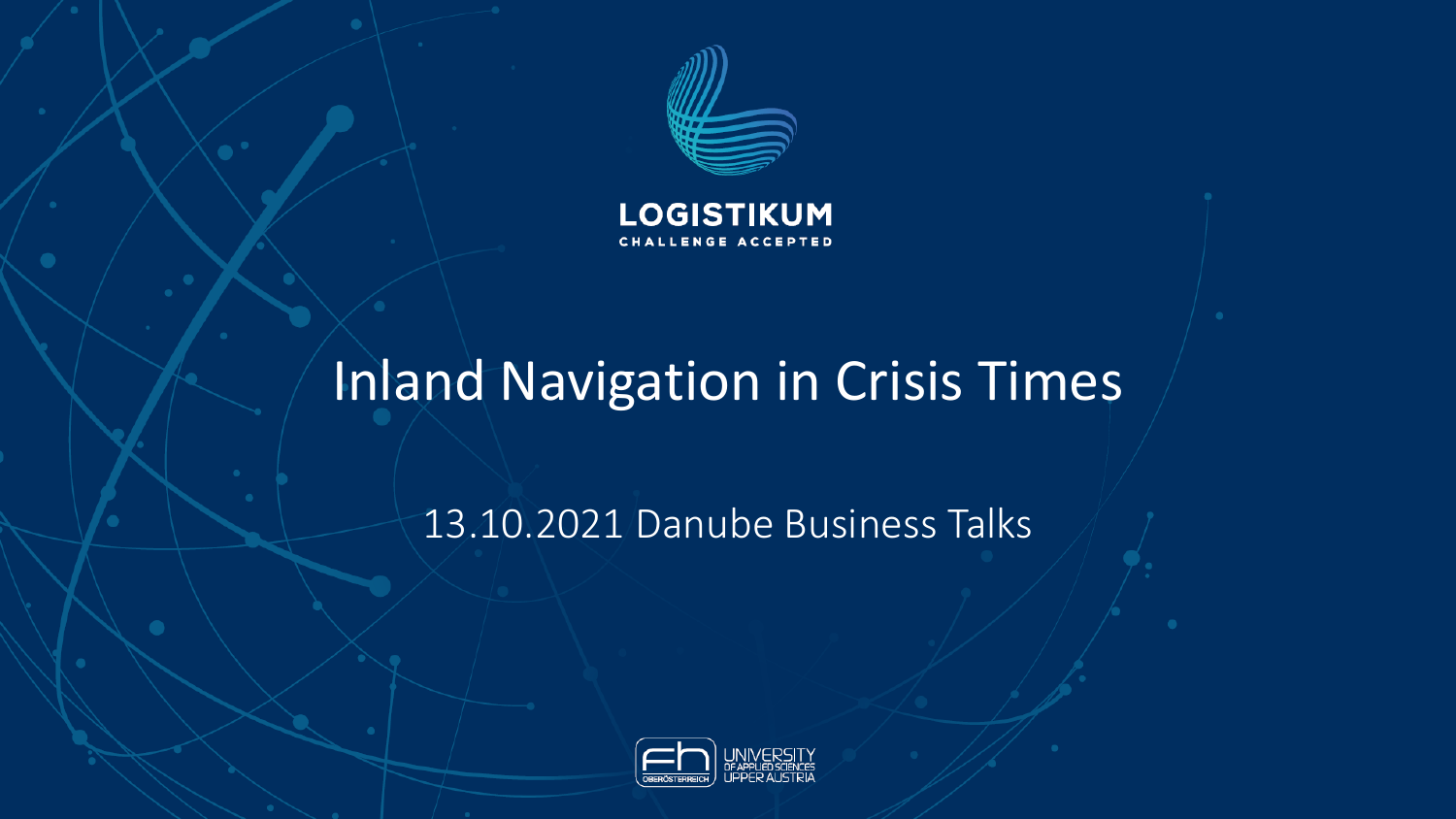## **REWWay – research cooperation**







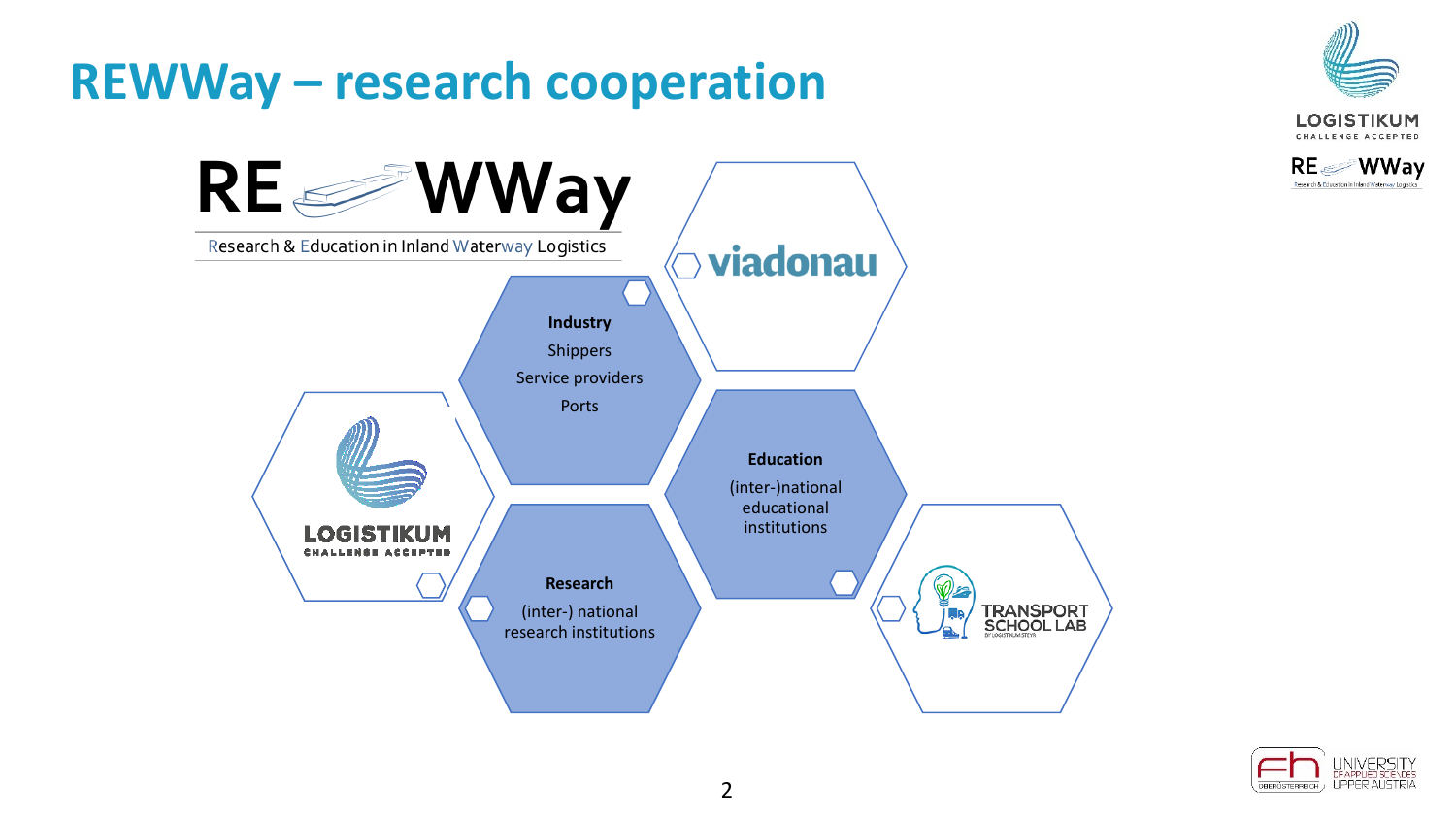## **Inland Navigation in Crisis Times Overview**





Identification of different crises from 2000 to 2020 Effects of crises on different transport modes

Inland navigation & the COVID -19 crisis

Strenghts, weaknesses, chances and risks of IWT in crisis times

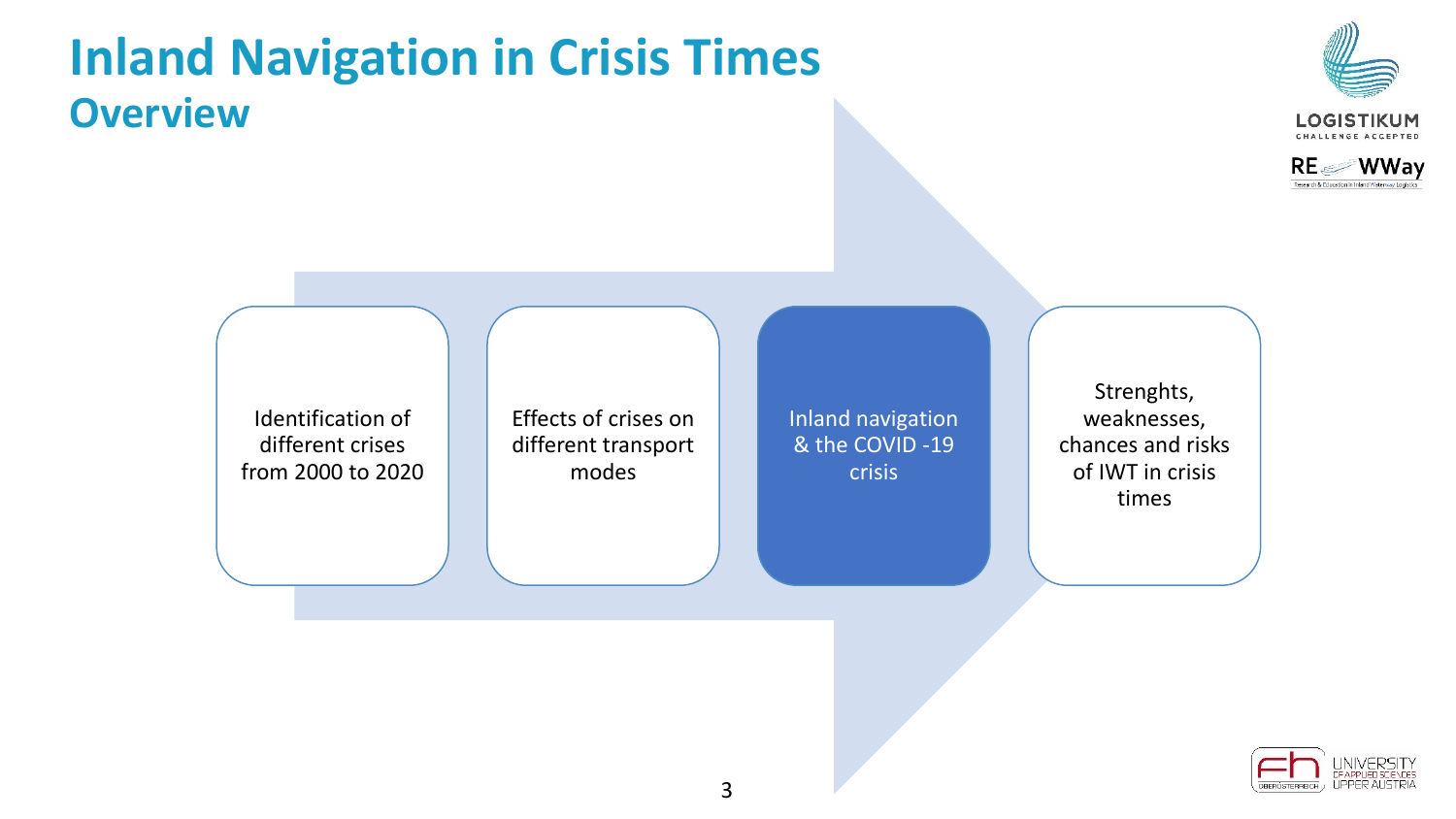## **Transport performance**



2000 2001 2002 2003 2004 2005 2006 2007 2008 2009 2010 2011 2012 2013 2014 2015 2016 2017 2018 2019 2020







'WWav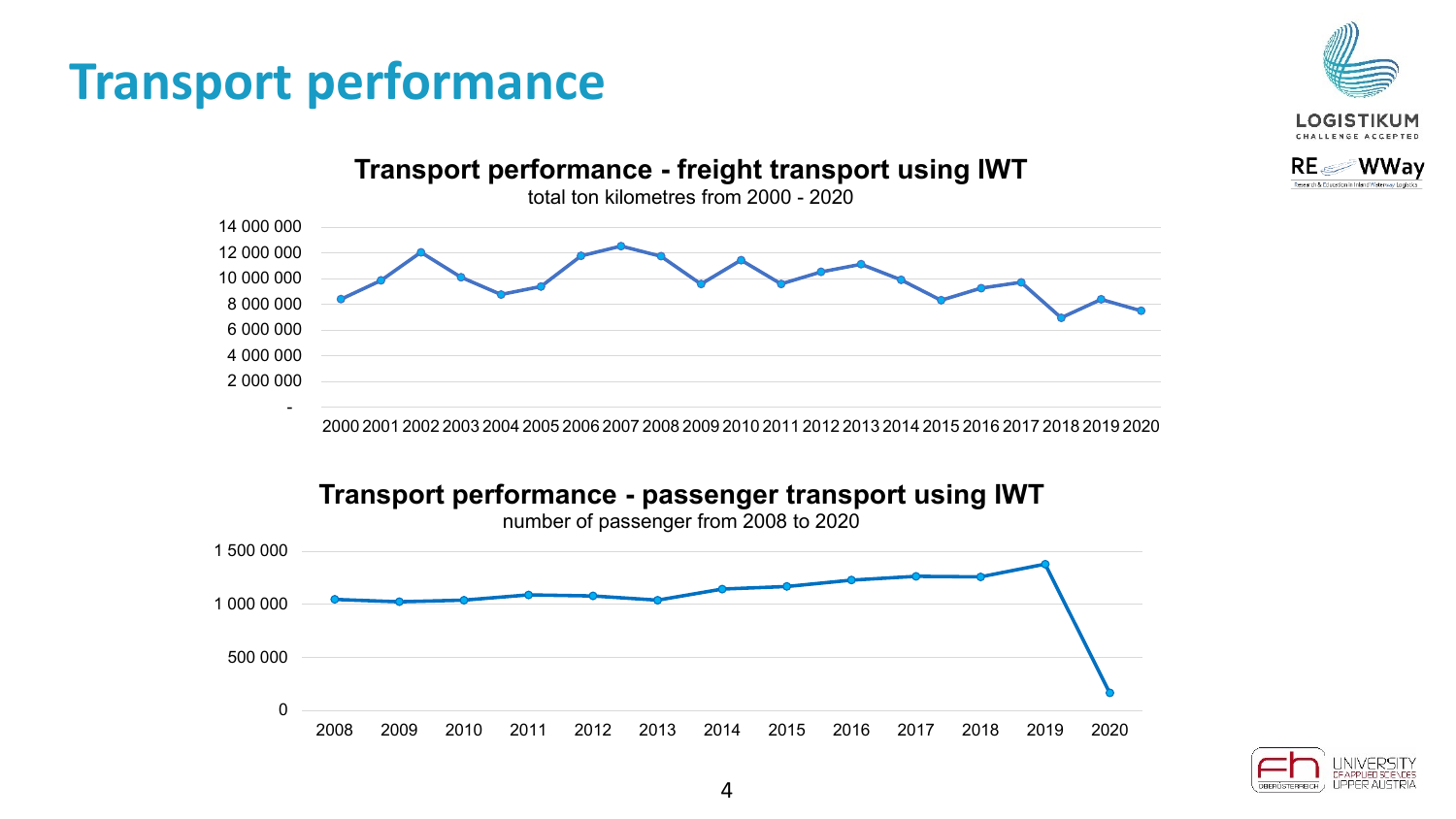## **Impacts of COVID-19 on Passenger & Freight transport**

- Strenghening of **customer bonding** (FT & PT)
- **Experience and know-how** for future crises (FT & PT)
- **Reorganisation** of processes possible (PT)
- **Modal Shift towards IWT** through additional storage at ports and lacking waiting times at borders (FT)

# OGIS



### **Positive impacts**

- **- Change of crew** was difficult (FT & PT)
- **"Regulatory jungle"** (FT & PT)
- **Temporary suspension** of passenger navigation (PT)
- **Personnel bonding** (PT)
- Lacking **tourists** (PT)
- Missing **events** (PT)
- **Berthing bans** –> Program changes (PT)
- **Limitations** on passengers and crew members (PT)
- **Decreases in turnover** (FT)

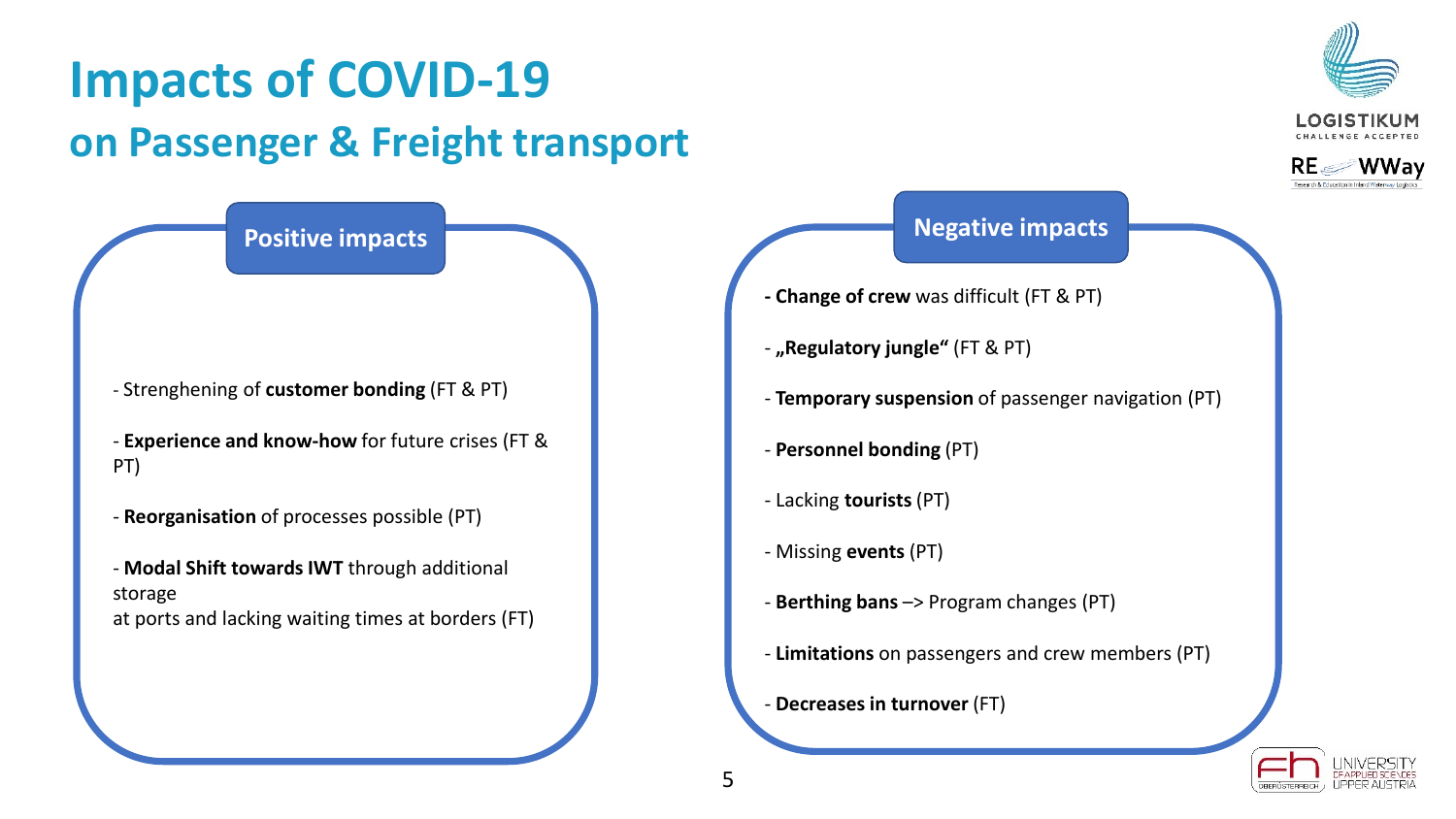## **Lessons learned out of the COVID-19 crisis**





- ✓ *"... recall the actions of an honourable merchant"*
	- $\rightarrow$  Stable financial situation
	- $\rightarrow$  Weigh investment in new ships carefully
	- $\rightarrow$  Build up financial reserves
- $\checkmark$  There is hardly any representation of interests for IWT (internationally).  $\rightarrow$  Individual parties are at the countries' mercy
	- $\rightarrow$  Cooperation in future crises important
- $\checkmark$  Flexibility available for timetable changes (PV)

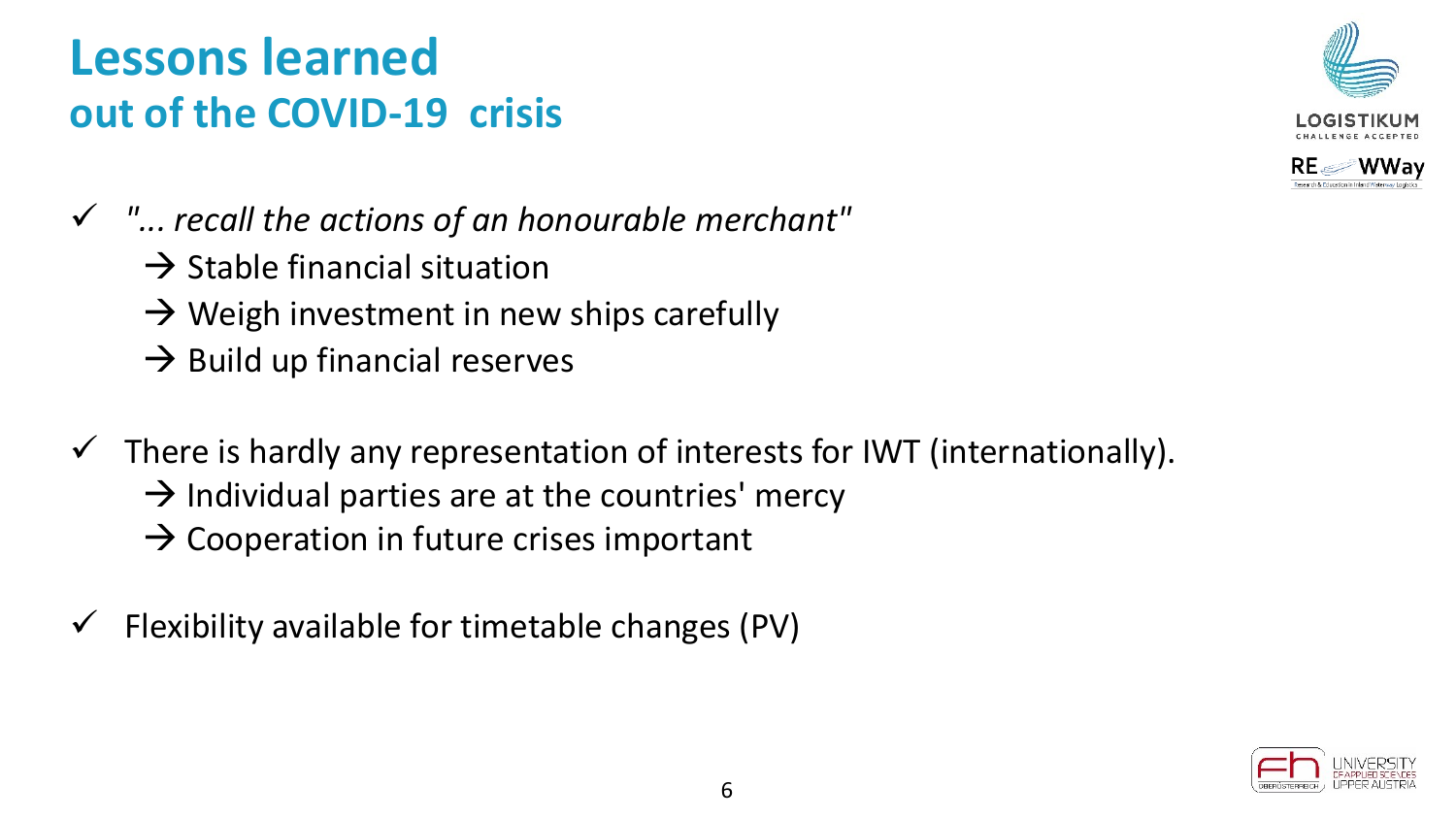## **Conclusions**

#### **Freight transport**

- Besides the general **worldwide reduction of transport demand** resulting in a reduced transport volume on waterways, other negative impacts on IWT were largely due to **inconsistent regulations** on an international basis.
- A positive impact was the **higher demand for IWT at the beginning of the COVID-19 crisis** due to a higher demand for RoRo transports in order to avoid border waiting times.

#### **Passenger transport**

- Passenger transport suffered **tremendous losses** due to the governmental decision to suspend traffic for several months.
- Hardly any positive effects were observed for passenger transport. Experts named an **increase in experience and know-how for future crises** and the possibility to analyse and optimize internal processes as positive impacts.